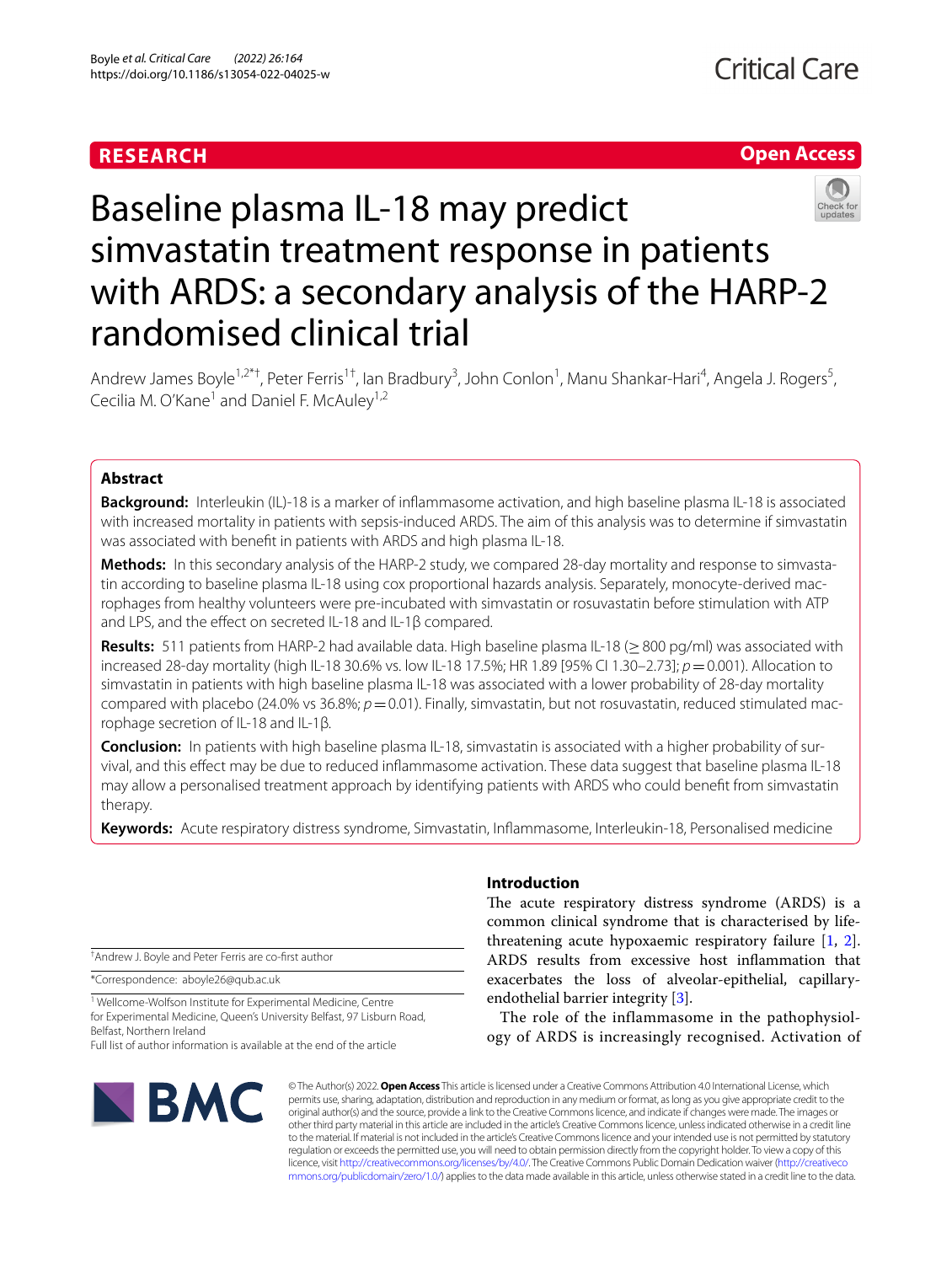the NLR family pyrin domain containing 3 (NLRP3) inflammasome leads to caspase-1 activation which triggers cell death via pyroptosis and secretion of both IL-18 and IL-1β [[4](#page-6-3), [5\]](#page-6-4). In a murine model of hyperoxia-induced lung injury, mice deficient in NLRP3 had reduced lung injury compared with wild-type mice [[6](#page-6-5)], whilst mice deficient in either caspase-1 or IL-18 had less alveolar neutrophilia, and lower lung injury scores, when exposed to injurious mechanical ventilation [[7\]](#page-6-6). Critically ill patients with ARDS have higher plasma IL-18 than those without ARDS [[7\]](#page-6-6). Plasma IL-18 also correlates with severity of hypoxaemia and mortality in patients with ARDS [[8](#page-6-7)].

Simvastatin (in the HARP-2 trial) [[9\]](#page-6-8) and rosuvastatin (in the SAILS trial) [[10](#page-6-9)] did not improve overall clinical outcomes in randomised controlled trials as therapies for ARDS. In a post hoc analysis of SAILS, baseline plasma IL-18 was positively associated with mortality and allocation to rosuvastatin was independently associated with increased odds of a rise in plasma IL-18 concentration [[11\]](#page-6-10), suggesting that rosuvastatin induced plasma IL-18. In a murine model of acute lung injury, it was demonstrated that pravastatin, a hydrophilic statin similar to rosuvastatin, increased pulmonary IL-1β and IL-18 *in vivo* and enhanced macrophage inflammasome activity *in vitro* [\[12\]](#page-7-0). This enhanced inflammasome activity was dependent on mitochondrial reactive oxygen species (mROS) generation in response to pravastatin. Although mROS generation has been reported to be differentially induced by hydrophilic and lipophilic statins [\[13\]](#page-7-1), it is uncertain whether the pro-inflammasome activity observed is a statin class effect or specific to hydrophilic statins such as rosuvastatin and pravastatin.

In contrast to rosuvastatin, simvastatin is lipophilic and lipophilic statins have been shown to reduce NLRP3 inflammasome activation in endothelial cells [[14](#page-7-2)]. Furthermore, latent class analysis of both the HARP-2 and SAILS trials demonstrated a difference in treatment effect; simvastatin improved survival in hyper-inflammatory ARDS, while rosuvastatin did not [[15](#page-7-3), [16\]](#page-7-4). This finding supports the concept that the effect of statins in ARDS may differ based on whether they are lipophilic or hydrophilic.

Therefore, we hypothesised that compared with rosuvastatin, simvastatin may have a different effect on outcomes in patients with ARDS who have higher baseline plasma IL-18 concentration. To address this, we performed a secondary analysis of the HARP-2 trial [\[9\]](#page-6-8) and performed an *in vitro* study evaluating the effect of rosuvastatin and simvastatin in monocytederived macrophages.

#### **Materials and methods**

This was a secondary analysis of the previously reported HARP-2 clinical trial [\[9](#page-6-8)]. In brief, 540 patients from 40 intensive care units across the UK and Ireland who fulflled the American-European Consensus Conference defnition for acute lung injury or ARDS [[17\]](#page-7-5) within the previous 48 h, were randomised to receive either simvastatin (80 mg once per day) or placebo for up to 28 days. Where available, baseline plasma samples were obtained from patients following trial enrolment, and this secondary analysis includes all patients from the HARP-2 trial with available baseline plasma samples. Ethical approval was granted by Queen's University Belfast School Research Ethics Committee (ref. 14/06). During the consent process for HARP-2, written informed consent was obtained for storage and future analysis of samples. The primary outcome was 28-day mortality. Although ventilator-free days (VFDs) up to day 28 was the primary outcome in HARP-2  $[9]$  $[9]$ , we used 28-day mortality as the primary outcome for the purposes of this secondary analysis as it is a more patient-centred outcome to inform future trials.

Monocytes were isolated from the peripheral blood of healthy volunteers using density gradient centrifugation across a Ficoll-Paque gradient followed by adherence [\[18,](#page-7-6) [19\]](#page-7-7), and were diferentiated into macrophages (monocyte-derived macrophages (MDM)) by incubating in GM-CSF for 7 days [\[20](#page-7-8)]. Following a 24-h period of rest in fresh medium, macrophages were pre-treated for 4 h with 50 µM of either simvastatin or rosuvastatin calcium (Sigma-Aldrich, Germany). Cells were then treated with 100 ng/ml *Escherichia coli* 026:B6 lipopolysaccharide (LPS) for 3 h, before treatment with 2 mM adenosine triphosphate (ATP) (Sigma-Aldrich, Germany) for 30 min [[21,](#page-7-9) [22\]](#page-7-10). An unstimulated control and a stimulated control  $(LPS + ATP)$  were also assessed. Cell culture supernatants were collected and processed for later analysis. MDMs from each patient were studied in each condition.

Total IL-18 and IL1β concentrations were measured in plasma or cell supernatants in duplicate by enzyme-linked immunosorbent assay (Duoset, R&D systems, Bio-Techne LTD, UK). If the coefficient of variation was>10%, sample measurement was repeated in duplicate.

#### **Statistical methods**

Descriptive statistics included calculation of proportions for categorical variables and mean (standard deviation (SD)) for continuous variables. The population of included patients was grouped by 28-day survivor status, and the statistical diference between these groups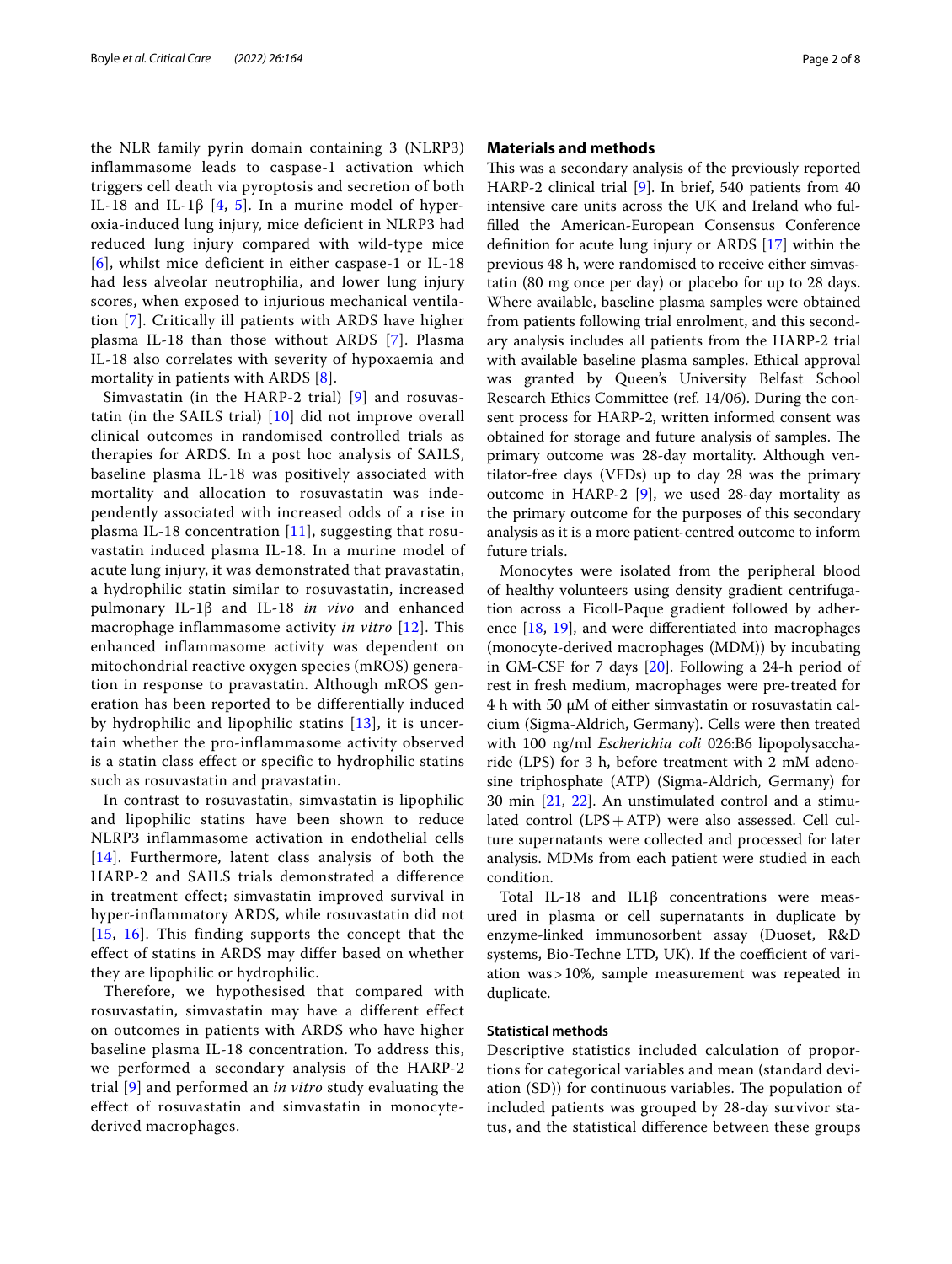was calculated using chi-square test (or Fisher exact test) for discrete variables and by t test for continuous variables.

We used the previously reported threshold of IL-18≥800 pg/ml, demonstrated to be associated with increased mortality in patients with sepsis-associated ARDS, to define a high baseline plasma IL-18  $[11]$  $[11]$ . The relationship between 28-day mortality and high baseline IL-18 was tested by proportional hazards regression using the actual time of death, censored at 28 days. Age, baseline APACHE II score, pre-randomisation partial pressure of oxygen to fraction of inspired oxygen (P/F) ratio, vasopressor use and having sepsis were pre-specifed as clinically important variables to include in the models. These variables were selected to minimise the potential for confounding caused by increased plasma IL-18 with increasing age  $[23]$  $[23]$  $[23]$ , the potential effect of baseline organ dysfunction and illness severity on plasma IL-18 concentration, and that there may be a diference in outcomes between patients with ARDS due to sepsis compared with ARDS from other causes [\[24](#page-7-12)]. SOFA score, baseline plasma C-reactive protein (CRP), plateau pressure and tidal volume were evaluated in an expanded univariate analysis to evaluate for an efect of baseline organ dysfunction, infammation, pulmonary compliance and volutrauma. APACHE and SOFA were not both included in the multivariable models because the severity of illness variables from which they are calculated are broadly the same. The joint effect of simvastatin treatment and elevated IL-18 was studied by including the interaction term in the model and by subgroup analysis. As secondary analyses, area under the curve (AUC) for IL-18 and 28-day mortality was calculated, univariate and multivariable analysis was performed to assess the efect of this threshold on 28-day mortality, and correlation between baseline IL-18 and SOFA score at baseline, days 3 and 7 was calculated using Pearson's r test.

Patients with incomplete data felds (e.g., missing APACHE II score) were excluded from the regression analyses. Results of logistic regression models are shown as odds ratios (OR) with 95% confdence intervals (CI) and p-value, and for proportional hazards regression as hazard ratios with 95% confdence intervals (CI) and p-value. Data were assumed missing completely at random, and this was confrmed using Little's MCAR test  $(p=0.85)$ . These analyses were performed using the R statistical package (version 3.6.2).

*In vitro* data were normalised to the stimulated control and assessed using Kruskal–Wallis test with Dunn's multiple comparison test to compare diferences between the simvastatin and rosuvastatin groups, and between the statin groups and both the stimulated and unstimulated controls. The statistical analyses for the *in vitro* data were performed, and all the manuscript fgures produced, using GraphPad Prism version 5.03.

#### **Results**

Of the 540 patients recruited to the HARP-2 trial, 511 patients (95% of the enrolled trial population) were included in this analysis [\[9\]](#page-6-8). 28 patients had no baseline plasma sample available, and outcome data were unavailable for one patient. Of the included patients, 124 (24.3%) did not survive to day 28. Baseline characteristics are shown in Table [1](#page-2-0). Non-survivors had a higher baseline plasma IL-18, a higher baseline APACHE II score, a lower pre-randomisation P/F ratio, were older, and more frequently receiving vasopressors.

Of the 511 patients included in this analysis, 453 had a complete dataset and were included in regression analyses. There was no difference in baseline characteristics between these patients and the 86 patients recruited to HARP-2 with available data that were not included (Additional file [1](#page-6-11): Table E1, supplementary appendix). Similarly, there was no diference in 28-day mortality

<span id="page-2-0"></span>

| Table 1 Baseline characteristics of included patients (stratified by survival status to day 28) |  |  |
|-------------------------------------------------------------------------------------------------|--|--|
|-------------------------------------------------------------------------------------------------|--|--|

|                                       | <b>Survivor</b><br>$(N=387, 75.7\%)$ | Non-survivor<br>$(N=124, 24.3\%)$ | <i>p</i> -value |  |
|---------------------------------------|--------------------------------------|-----------------------------------|-----------------|--|
| Log baseline IL-18                    | 6.71(0.91)                           | 7.06(1.0)                         | < 0.001         |  |
| Age (years)                           | 51.51 (15.9)                         | 59.40 (16.8)                      | < 0.001         |  |
| Baseline APACHE II score <sup>a</sup> | 17.95 (6.5)                          | 21.87(6.3)                        | < 0.001         |  |
| Body mass index                       | 27.4(6.9)                            | 26.7(6.5)                         | 0.31            |  |
| Pre-randomisation P/F ratio (kPa)     | 17.41 (7.27)                         | 16.14(7.14)                       | 0.05            |  |
| Sepsis- $N$ (%)                       | 287 (74.2)                           | 99 (79.8)                         | 0.20            |  |
| Vasopressor use-N (%)                 | 237(61.2)                            | 95(76.6)                          | 0.002           |  |
|                                       |                                      |                                   |                 |  |

Data presented as mean (standard deviation) unless otherwise stated

APACHE: Acute physiology and chronic health evaluation

<sup>a</sup> Data missing in 58 patients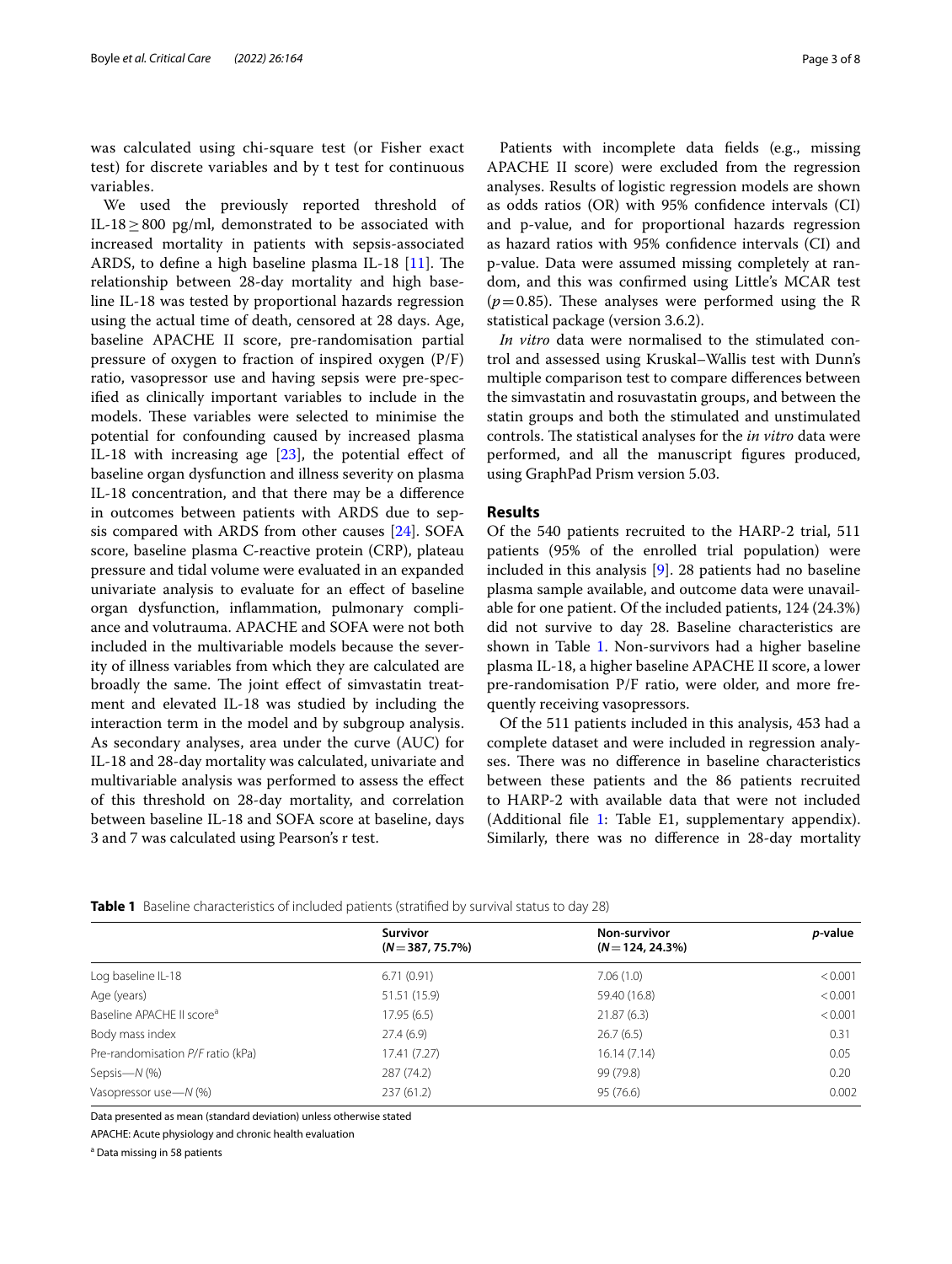between patients included and excluded in regression analyses (24% vs. 27%; *p*=0.69).

#### **High baseline plasma IL-18 is associated with increased 28-day mortality**

265 patients (51.9%) were categorised as having high baseline plasma IL-18, based on a previously defned threshold of  $>800$  pg/ml [[11\]](#page-6-10), and 28-day mortality was higher in these patients than in patients with low baseline plasma IL-18 (high 30.6% vs. low 17.5%). The hazard ratio (HR) for death by day 28 associated with a high baseline plasma IL-18 was 1.89 (95% CI 1.30–2.73; cox proportional hazards  $p=0.001$  $p=0.001$ ) (Fig. 1). When adjusted for age, baseline APACHE II score, pre-randomisation P/F ratio, sepsis and vasopressor use, the hazard ratio for death by day 28 remained elevated for high baseline plasma IL-18 (1.61 [1.08–2.40]; *p*=0.02) (Additional fle [1](#page-6-11): Table E2). Similarly, there were fewer ventilator-free days in patients with high baseline plasma IL-18 compared with those with low baseline plasma IL-18 (10.1 (10.1) vs. 14.1 (9.9);  $p < 0.001$ ).

When analysing IL-18 as a (log-transformed) continuous variable, the association with 28-day mortality was maintained in univariate (HR 1.35 [1.15–1.58; *p*<0.001) and multivariable analysis  $(1.30 \, [1.08-1.57]; p=0.01)$ , after adjustment for randomisation to simvastatin and baseline characteristics (Additional fle [1](#page-6-11): Table E3).

AUC analysis identifed that plasma IL-18 concentration of 1014 pg/ml had the optimal specifcity for 28-day mortality in this cohort (Additional file [1:](#page-6-11) Table E4). 216  $(42.2%)$  of patients had a baseline plasma IL-18 $\geq$ 1014 pg/ml, and of these patients 70 (32%) did not survive to 28-day days. In both

<span id="page-3-0"></span>0 7 14 21 28 0.0 0.2 0.4 0.6 0.8 1.0 Baseline IL18 ≥800 pg/ml Baseline IL18 <800 pg/ml Log-rank test p = 0.001 **Number at risk** Baseline IL18 <800 pg/ml Baseline IL18 ≥800 pg/ml Days Proportion surviving 245 231 214 209 203 265 232 216 197 184 **Fig. 1** 28-day survival dichotomised by baseline plasma IL-18. Kaplan–Meier curve of survival from enrolment to day 28. Survival was higher in patients with low plasma IL-18 at baseline (HR 1.89 [1.30–2.73]; log-rank test *p*=0.001)

univariable and multivariable analysis, a plasma IL-18 threshold  $\geq$  1014 pg/ml remained associated with 28-day mortality (adjusted odds ratio (OR) 2.08 (1.30–3.33;  $p=0.002$ ) (Additional file [1](#page-6-11): Table E5).

Finally, there was no relationship between baseline plasma CRP, plateau pressure or tidal volume with 28-day mortality, whilst SOFA score demonstrated a similar efect to that observed with APACHE-II score (Additional fle [1](#page-6-11): Table E6).

#### **Simvastatin is associated with reduced mortality in patients with high baseline plasma IL-18**

Of the patients with high baseline IL-18, 129 (48.7%) were randomised to receive simvastatin in HARP-2. In patients with high baseline IL-18, survival to day 28 was higher in patients randomised to simvastatin compared with placebo (24.0% vs 36.8% 28-day mortality;  $p = 0.01$ ). In contrast, 118 (48.0%) patients with low baseline IL-18 were randomised to receive simvastatin, and there was no diference in 28-day survival between these patients and those randomised to receive placebo (17.8% vs. 17.2% 28-day mortality;  $p=0.75$ ) (Fig. [2](#page-3-1)).

In multivariable logistic regression analysis, in patients with high baseline plasma IL-18, allocation to simvastatin was associated with reduced odds of 28-day mortality (adjusted OR 0.39 (0.20–0.73; *p*=0.004) (Additional fle [1](#page-6-11): Table E7). However, formal statistical testing for an interaction between simvastatin and baseline plasma

<span id="page-3-1"></span>

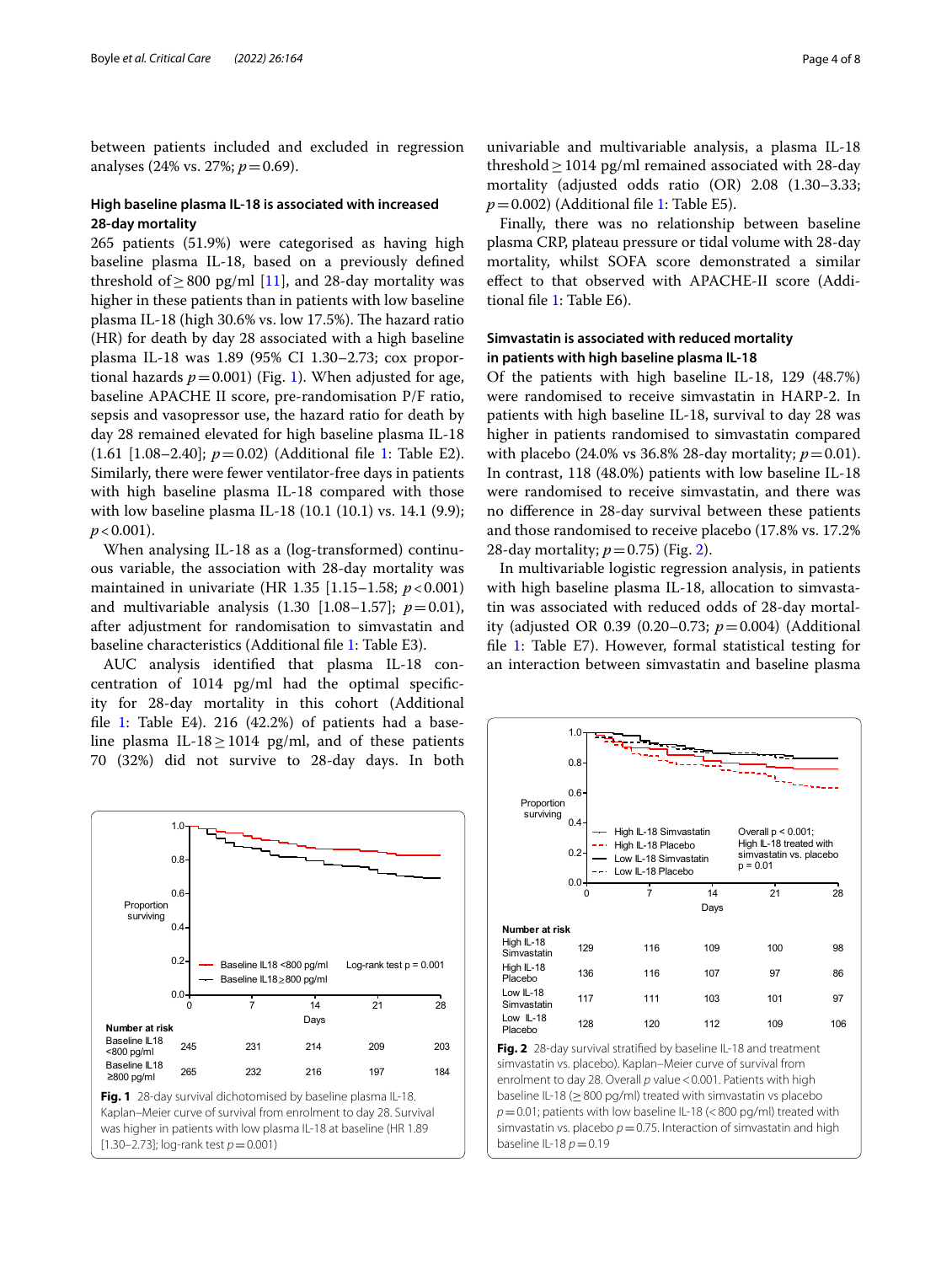IL-18 was not significant ( $p=0.19$ ). The results were similar when a plasma IL-18 threshold of  $\geq$  1014 pg/ml was used  $(p=0.49)$ .

#### **Baseline plasma IL-18 is positively correlated with SOFA score during the frst 7 days of ARDS**

To understand whether baseline plasma IL-18 may be related to systemic organ dysfunction in the frst 7 days of ARDS, correlation between baseline plasma IL-18 and SOFA score at baseline, days 3 and 7 was calculated. At each timepoint there was a positive correlation between baseline plasma IL-18 and SOFA score (baseline (Pearson *r* 0.28 [0.19, 0.6]; *p*<0.0001); day 3 (0.26 [0.17, 0.34]; *p*<0.0001); day 7 0.20 [0.09, 0.30]; *p*=0.001) (Additional file [1](#page-6-11): Figure S1).

#### **Simvastatin, but not rosuvastatin, reduces infammasome activation in MDMs**

To understand the potential mechanism for the disparate fndings between rosuvastatin (reported in SAILS [\[11](#page-6-10)]) and simvastatin (in HARP-2 that are reported here), the efects of statin therapy on infammasome activation in macrophages, as measured by IL-18 and IL-1β release, was assessed. Macrophages were pre-treated with either rosuvastatin or simvastatin prior to stimulation with LPS and ATP to induce infammasome activation. Simvastatin, but not rosuvastatin, signifcantly reduced secretion of IL-1β and IL-18 in response to LPS and ATP. Furthermore, macrophage secretion of IL-1 $\beta$  was significantly higher in the rosuvastatin pre-treatment group compared to the unstimulated control, whilst there was no diference between the simvastatin pre-treatment group and the unstimulated control (Fig. [3](#page-4-0)).

#### **Discussion**

In this secondary analysis of the HARP-2 clinical trial [[9\]](#page-6-8), we confirmed that baseline plasma IL-18 ( $\geq 800$  pg/ ml) is associated with mortality in a broad population of patients with ARDS, and present the novel fnding that simvastatin may be associated with reduced mortality in patients with ARDS who have high baseline plasma IL-18 ( $\geq$  800 pg/ml). Furthermore, we performed mechanistic studies that may explain the disparate efects of rosuvastatin and simvastatin, showing that in contrast to rosuvastatin, simvastatin pre-treatment reduced MDM infammasome activity in human macrophages.

In addition to the fndings from SAILS [[11](#page-6-10)], enhanced infammasome activity has been previously been identifed in patients with ARDS when compared with patients with sepsis, systemic infammatory response syndrome, and healthy controls [\[7](#page-6-6)]. Our data support the theory that early plasma IL-18 concentration is a prognostic marker in ARDS, which is also consistent



<span id="page-4-0"></span>with previous data demonstrating that elevated serum IL-18 in the early phase of ARDS is associated with increased mortality at 90 days  $[8]$  $[8]$ . Furthermore, we demonstrate that there is a positive correlation between baseline plasma IL-18 and SOFA score at baseline, days 3 and 7. Although the correlation was weak, these data support further investigation as a component of further study of IL-18 as a prognostic marker for ARDS.

Simvastatin has been studied as a therapy for ARDS because of its pleiotropic efects [\[25](#page-7-13)]. Whilst preclinical and early phase clinical trial data supported an anti-infammatory efect in healthy subjects with experimental lung injury  $[19]$ , and patients with ARDS [[26](#page-7-14)], when studied in a large randomised clinical trial,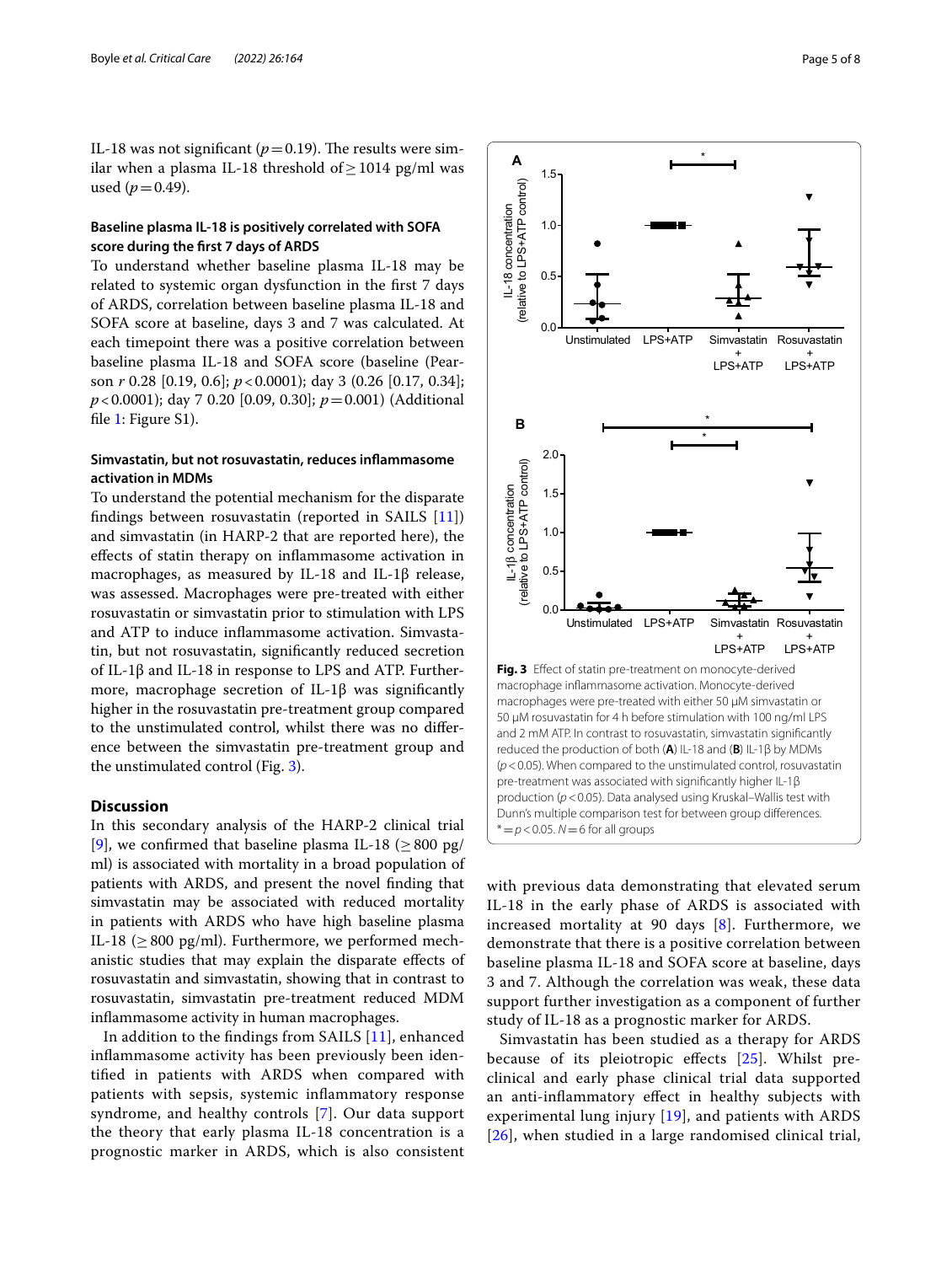there was no signifcant efect on clinical outcomes in patients with ARDS [\[9](#page-6-8)]. Heterogeneity in ARDS biology is increasingly recognized, with numerous ARDS cohorts best described by 2 phenotypes rather than one [[27](#page-7-15)[–29](#page-7-16)]. We have previously shown that the hyperinfammatory sub-phenotype (identifed as part of latent class analysis) may beneft from simvastatin therapy [[15](#page-7-3)], suggesting that a personalised approach to therapy is likely to be required in patients with ARDS. In this secondary analysis of the HARP-2 clinical trial, we present the novel fnding that in patients with high baseline plasma IL-18, not measured as part of latent class analysis, randomisation to simvastatin was associated with reduced mortality at 28-days. Compared with latent class analysis, this single biomarker approach may be simpler for enrichment of future clinical trials for patients who may beneft from simvastatin. However, there was no signifcant interaction between simvastatin and high baseline plasma IL-18, and further studies are required to evaluate this relationship and the efficacy of using baseline plasma IL-18 as part of a personalised medicine approach to treatment.

Our *in vitro* data suggest there is a diferent efect on infammasome activation between rosuvastatin and simvastatin, as we demonstrate that macrophages pretreated with simvastatin, but not those pre-treated with rosuvastatin, had reduced infammasome activation, as measured by IL-18 and IL-1β release, in response to LPS. Diferences in the treatment efect between these statins have previously been demonstrated. For example, in the SAILS trial there was no treatment interaction between rosuvastatin and the hyper-infammatory sub-phenotype  $[16]$  $[16]$ , whilst there was a signal for benefit of simvastatin in patients with a hyper-infammatory sub-phenotype in HARP-2  $[15]$  $[15]$ . These data may reflect pharmacological diferences between hydrophilic and lipophilic statins [[12,](#page-7-0) [13\]](#page-7-1). Obesity can upregulate inflammasome activity [[30\]](#page-7-17), and although data on body mass index were not presented for patients recruited to SAILS [\[11](#page-6-10)] it is possible there may be diferences in obesity, and therefore plasma IL-18 concentration, between the trial populations that may have infuenced the efect of statin therapy. Finally, SAILS enrolled patients with sepsis-associated ARDS [[10\]](#page-6-9), whilst HARP-2 included patients irrespective of their risk factor for developing ARDS  $[9]$  $[9]$ . The attributable mortality from ARDS in patients with sepsis may be lower compared to patients with other aetiological risk factors  $[24]$  $[24]$  $[24]$ . This suggests the mechanisms implicated in determining mortality may difer according to the aetiological risk factor. Although the majority of patients in HARP-2 had sepsis, the diference in the recruited patient populations between the two studies may contribute to the diference in the observed efect between this study and the previously reported analysis of the SAILS study [[11](#page-6-10)].

Our report has some limitations. First, it is not possible to infer causation from our data, and therefore we are unable to state with certainty that simvastatin reduces mortality of patients with ARDS who have high baseline plasma IL-18. Second, the robustness of our fndings is limited by the absence of a signifcant interaction between simvastatin therapy and high baseline plasma IL-18, and this may relate to a lack of power to detect a statistically signifcant interaction. Whilst the magnitude of mortality diference of>10% in patients with high IL-18 randomised to simvastatin would be clinically important, this lack of statistical signifcance of interaction makes these results more exploratory. Third, our measurement of total IL-18 may not fully refect IL-18 activity because of the presence of IL-18 binding protein, which binds free active IL-18. In measuring total IL-18 it is plausible that we have measured both bound and free IL-18, and this measurement may not fully refect IL-18 activity [[31](#page-7-18)]. However, like sepsis, ARDS is characterised by systemic infammation, and it is known that in sepsis although IL-18 binding protein is upregulated, free IL-18 remains elevated [[32\]](#page-7-19), suggesting that elevated total IL-18 is likely to still represent an increase in pro-infammatory, free active IL-18. To better understand the relationship between total IL-18, IL-18 binding protein, infammation, and clinical outcomes in patients with ARDS, further studies are required. Fourth, this is not a prospective study but a retrospective analysis of a clinical trial. Fifth, whilst the use of a pre-specifed threshold to determine high plasma IL-18 may be considered a strength, we demonstrate that a baseline plasma IL-18 threshold of 1014 pg/ml had greater specifcity for 28-day mortality in this population. Although the fndings were similar, and the sensitivity for 28-day mortality was higher with the 800 pg/ml threshold, it remains uncertain what value of plasma IL-18 should be considered "high" in patients with ARDS and thus used in future studies. Sixth, the MDM data presented in this manuscript suggest that simvastatin attenuates macrophage-induced IL-18 and IL-1β release. These data represent a pre-treatment model which is diferent to both the SAILS and HARP-2 studies which evaluated statin therapy after ARDS onset, whilst prior statin use was an exclusion criteria [\[9](#page-6-8), [10](#page-6-9)]. Furthermore, these *in vitro* fndings were only evaluated in monocyte-derived macrophages. Although macrophages contribute to the pathophysiology of lung injury in ARDS [\[33\]](#page-7-20), other cell types are also important in the development of ARDS  $[34]$ . It is likely that the effect of simvastatin in patients with high baseline plasma IL-18 is not exclusively mediated via macrophage activity and our fndings should be considered hypothesis-generating.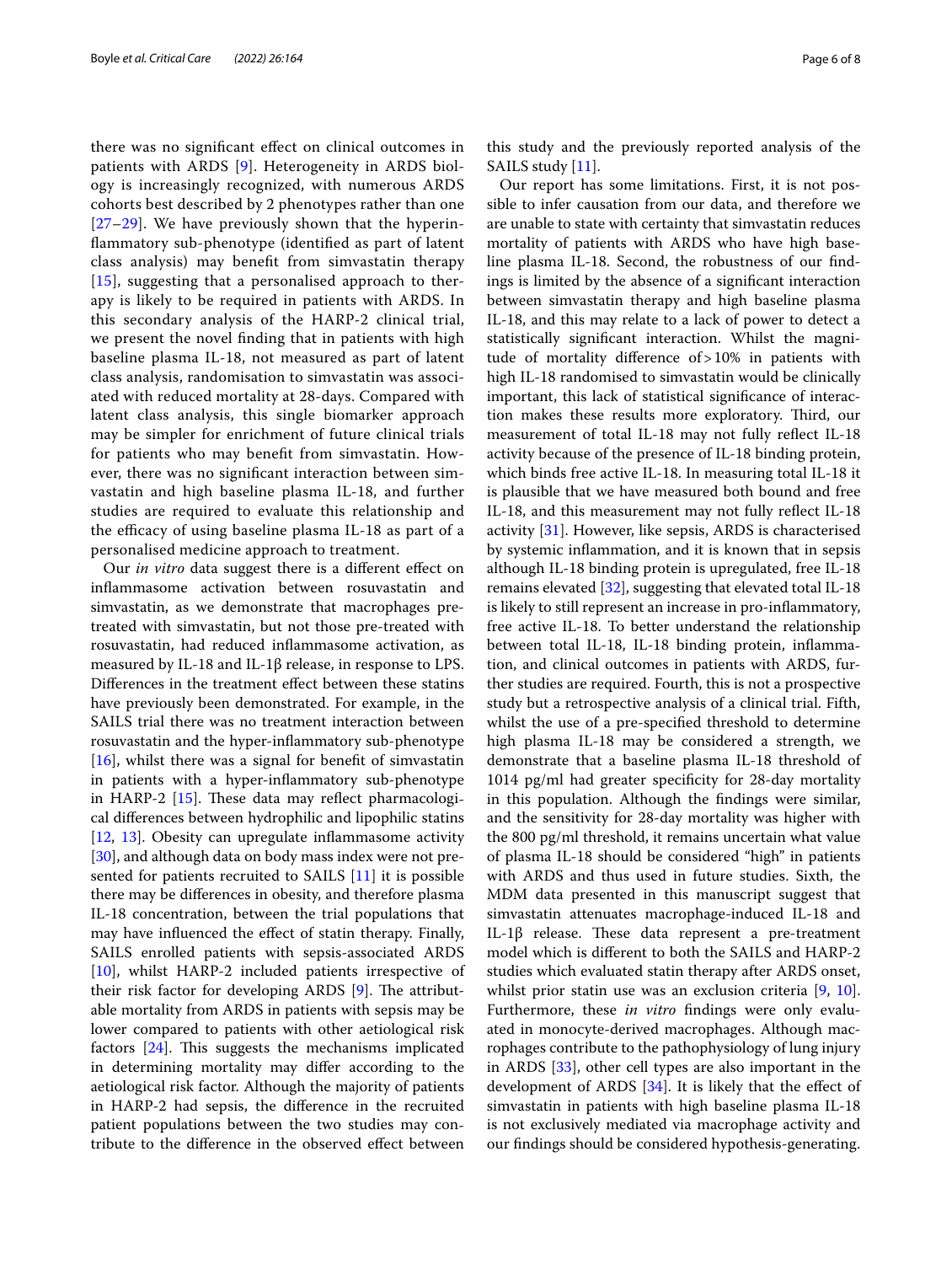There remains a need for further studies in other cell types, and in addition to IL-18 secretion, measurement of IL-18 expression with RT-PCR would be valuable. In addition, the use of clinically relevant human models that may more accurately refect ARDS biology [\[35\]](#page-7-22), will further improve understanding of the role of IL-18 in ARDS.

#### **Conclusion**

In summary, high baseline plasma IL-18 is independently associated with increased mortality in patients with ARDS, and patients with high plasma IL-18 at baseline had reduced 28-day mortality when randomised to simvastatin. These results require prospective validation in clinical trials to determine the potential for a personalised approach to ARDS that uses baseline plasma IL-18 to identify those who might beneft from simvastatin therapy.

#### **Supplementary Information**

The online version contains supplementary material available at [https://doi.](https://doi.org/10.1186/s13054-022-04025-w) [org/10.1186/s13054-022-04025-w.](https://doi.org/10.1186/s13054-022-04025-w)

<span id="page-6-11"></span>**Additional fle 1.** Supplementary tables.

#### **Acknowledgements**

The views expressed in this article are those of the authors and not necessarily those of the Medical Research Council (MRC), National Health Service, NIHR, or Department of Health.

#### **Author contributions**

AJB, PF, CMO and DFM conceived and designed this secondary analysis of the HARP-2 study. AJB, IB, CMO and DFM developed the statistical analysis plan. PF and JC performed laboratory experiments, and AJB prepared the dataset. IB performed statistical analysis. AJB, PF, MS-H, AJR and DFM drafted the frst version of the manuscript, and all authors critically revised the manuscript and approved the fnal version. All authors read and approved the fnal manuscript.

#### **Funding**

This study was supported by the UK EME Programme, an MRC and NIHR partnership (08/99/08 and 16/33/01). The EME Programme is funded by the MRC and NIHR, with contributions from the Chief Scientist Office in Scotland, the National Institute for Social Care and Health Research in Wales, and the Health and Social Care (HSC) Research and Development Division, Public Health Agency for Northern Ireland. Additionally, MS-H is supported by the NIHR Clinician Scientist Award (CS-2016-16-011).

#### **Availability of data and materials**

The dataset used to generate this manuscript may be made available from the corresponding author on reasonable request.

#### **Declarations**

#### **Ethics approval and consent to participate**

Ethical approval was granted by Queen's University Belfast School Research Ethics Committee (ref. 14/06). During the consent process for HARP-2, written informed consent was obtained for storage and future analysis of samples.

#### **Consent for publication**

Not applicable.

#### **Competing interests**

Outside of the submitted work, and in the past 36 months, Prof O'Kane has received funding from Wellcome Trust, MRC, Northern Ireland Health and Social Care Research and Development Office, and Innovate UK, for ARDS research. Prof O'Kane has received fees for grant panel membership, including the review of ARDS-related projects, from the California Institute for Regenerative Medicine (CIRM). Outside of the submitted work, the spouse of CO'K has received consultancy/educational fees from Bayer, GSK, Boehringer Ingelheim, Eli Lilly, SOBI and Novartis, and fees for being a DMEC member for VIr Biotechnology and Faron. Prof O'Kane has received consultancy fees from Insmed for unrelated work. Prof McAuley has received funding to his institution for studies outside of this submitted work from the NIHR, Wellcome Trust, Innovate UK, Northern Ireland Health and Social Care Research and Development Office and Randox. Prof McAuley has a patent application issued to his institution. Outside of the submitted work Prof McAuley has received fees for consultancy from Bayer, GSK, Boehringer Ingelheim, Eli Lilly and Novartis and SOBI and for being a member of the data monitoring and ethics committee for Vir Biotechnology and Faron studies and as an educational seminar speaker for GSK. The spouse of Prof McAuley has received consultancy fees from Insmed unrelated to this work, and fees for grant panel membership from CIRM. All other authors declare no competing interests.

#### **Author details**

<sup>1</sup>Wellcome-Wolfson Institute for Experimental Medicine, Centre for Experimental Medicine, Queen's University Belfast, 97 Lisburn Road, Belfast, Northern Ireland. <sup>2</sup> Regional Intensive Care Unit, Royal Victoria Hospital, Grosvenor Road, Belfast, Northern Ireland. <sup>3</sup> Belfast, Northern Ireland. <sup>4</sup> Centre for Inflammation Research, The University of Edinburgh, The Queen's Medical Research Institute, 47 Little France Crescent, Edinburgh EH16 4TJ, UK.<sup>5</sup> Division of Pulmonary, Allergy, and Critical Care Medicine, Department of Medicine, Stanford University, Stanford, CA, USA.

# Received: 3 February 2022 Accepted: 20 May 2022 Published online: 07 June 2022

#### **References**

- <span id="page-6-0"></span>1. Bellani G, Lafey JG, Pham T, et al. Epidemiology, patterns of care, and mortality for patients with acute respiratory distress syndrome in intensive care units in 50 countries. JAMA. 2016;315:788–800.
- <span id="page-6-1"></span>2. Mac Sweeney R, McAuley DF. Acute respiratory distress syndrome. Lancet. 2016;388:2416–30.
- <span id="page-6-2"></span>3. The ARDS Defnition Task Force. Acute respiratory distress syndrome: the berlin defnition. JAMA. 2012;307:2526–33.
- <span id="page-6-3"></span>4. Martinon F, Burns K, Tschopp J. The infammasome: a molecular platform triggering activation of infammatory caspases and processing of proIL-β. Mol Cell. 2002;10:417–26.
- <span id="page-6-4"></span>5. Latz E, Xiao TS, Stutz A. Activation and regulation of the infammasomes. Nat Rev Immunol. 2013;13:397–411.
- <span id="page-6-5"></span>Fukumoto J, Fukumoto I, Parthasarathy PT, Cox R, Huynh B, Ramanathan GK, et al. NLRP3 deletion protects from hyperoxia-induced acute lung injury. Am J Physiol Cell Physiol. 2013;305:C182–9.
- <span id="page-6-6"></span>7. Dolinay T, Kim YS, Howrylak J, Hunninghake GM, An CH, Fredenburgh L, et al. Infammasome-regulated cytokines are critical mediators of acute lung injury. Am J Respir Crit Care Med. 2012;185:1225–34.
- <span id="page-6-7"></span>8. Makabe H, Kojika M, Takahashi G, Matsumoto N, Shibata S, Suzuki Y, et al. Interleukin-18 levels refect the long-term prognosis of acute lung injury and acute respiratory distress syndrome. J Anesth. 2012;26:658–63.
- <span id="page-6-8"></span>9. McAuley DF, Lafey JG, O'Kane CM, Perkins GD, Mullan B, Trinder TJ, et al. Simvastatin in the acute respiratory distress syndrome. N Engl J Med. 2014;371:1695–703.
- <span id="page-6-9"></span>10. The National Heart, Lung, and Blood Institute ARDS Clinical Trials Network Rosuvastatin for Sepsis-Associated Acute Respiratory Distress Syndrome. N Engl J Med. 2014;370:2191–200.
- <span id="page-6-10"></span>11. Rogers AJ, Guan J, Trtchounian A, Hunninghake GM, Kaimal R, Desai M, et al. Association of elevated plasma interleukin-18 level with increased mortality in a clinical trial of statin treatment for acute respiratory distress syndrome. Crit Care Med. 2019;47:1089–96.